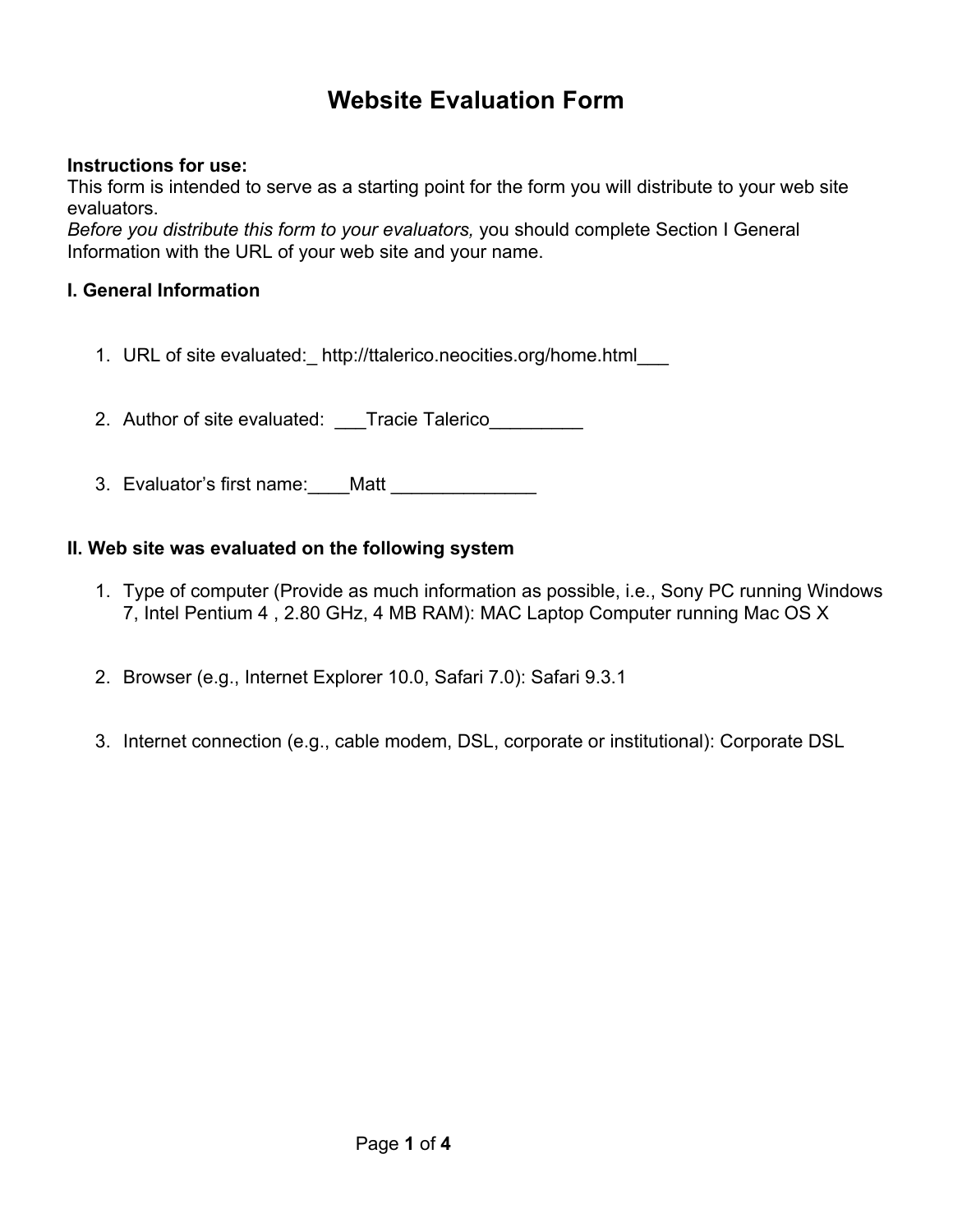## **III Design and Development**

**Instruction**: For each of the questions below, rate your answer between one (strongly disagree) to five (strongly agree), and **explain your rating for the clarification**. Please take the time to explain your rationale in this form as it will help me write my Evaluation Report.

|                                                                                                                                                                                                                                                                                                                                                                                                                                                                            | Strongly<br>Disagree | Disagree       | Neutral | Agree | Strongly<br>Agree |  |  |
|----------------------------------------------------------------------------------------------------------------------------------------------------------------------------------------------------------------------------------------------------------------------------------------------------------------------------------------------------------------------------------------------------------------------------------------------------------------------------|----------------------|----------------|---------|-------|-------------------|--|--|
| <b>DESIGN</b><br>Document is subdivided into logical supporting<br>$\overline{2}$<br>3<br>5<br>1<br>4<br>1.<br>pages or, if presented as a single page, it offers a<br>table of contents with section links to avoid<br>scrolling through entire document.<br>Please explain your feedback: Strongly Agree - The website is subdivided into logical supporting<br>pages and is organized nicely throughout.                                                                |                      |                |         |       |                   |  |  |
| The site displays sound design principles,<br>2.<br>including uncluttered space, subdued<br>backgrounds, and coordinated colors.<br>Please explain your feedback: Agree $-1$ personally like the color choices, but I do think that they may<br>be a little over-whelming for some users who visit the site. I found the entire site to be uncluttered and                                                                                                                 | 1                    | $\overline{2}$ | 3       | 4     | 5                 |  |  |
| well-organized.<br>3. Navigation is intuitive, easy to understand, and<br>provides flexibility in movement.<br>Please explain your feedback: Strongly Agree - The navigation menu on the left side of the website<br>was a really good choice, and made it easy to select where a user wants to go from any page,<br>because the menu is on every page. However, it is hard to see when a link starts and when it stops<br>because they are tightly spaced on one another. | 1                    | $\overline{2}$ | 3       | 4     | 5                 |  |  |
| 4. Homepage is linked from all subsequent pages.<br>Please explain your feedback: Strongly Agree - The homepage is linked throughout the entire<br>website.                                                                                                                                                                                                                                                                                                                | 1                    | 2              | 3       | 4     | 5                 |  |  |
| Multimedia elements have a clear purpose.<br>5.<br>Please explain your feedback: Strongly Agree - There are many videos on all the additional pages<br>throughout the site, and they all have a clear purpose for their use.                                                                                                                                                                                                                                               | 1                    | $\overline{2}$ | 3       | 4     | 5                 |  |  |
| Multimedia elements load quickly or file size is<br>6.<br>indicated with user option to download.<br>Please explain your feedback: Strongly Agree - All the videos loaded very quickly. (I did not see any<br>option to download, but I don't think that was a necessity.)                                                                                                                                                                                                 | 1                    | $\overline{c}$ | 3       | 4     | 5                 |  |  |
| Images include alt, height, and width attributes<br>7.<br>and offer initial thumbnail graphic if file size is<br>large.<br>Please explain your feedback: Neutral - There was only one image on the homepage, and it did not                                                                                                                                                                                                                                                | 1                    | $\overline{2}$ | 3       | 4     | 5                 |  |  |
| offer any of the attributes, but it also loaded without issue.<br>Text is easy to read and contrasts with<br>8.<br>background.<br>Please explain your feedback: Strongly Agree - The Text is very easy to read because it contrasts                                                                                                                                                                                                                                        | 1                    | $\mathbf{2}$   | 3       | 4     | 5                 |  |  |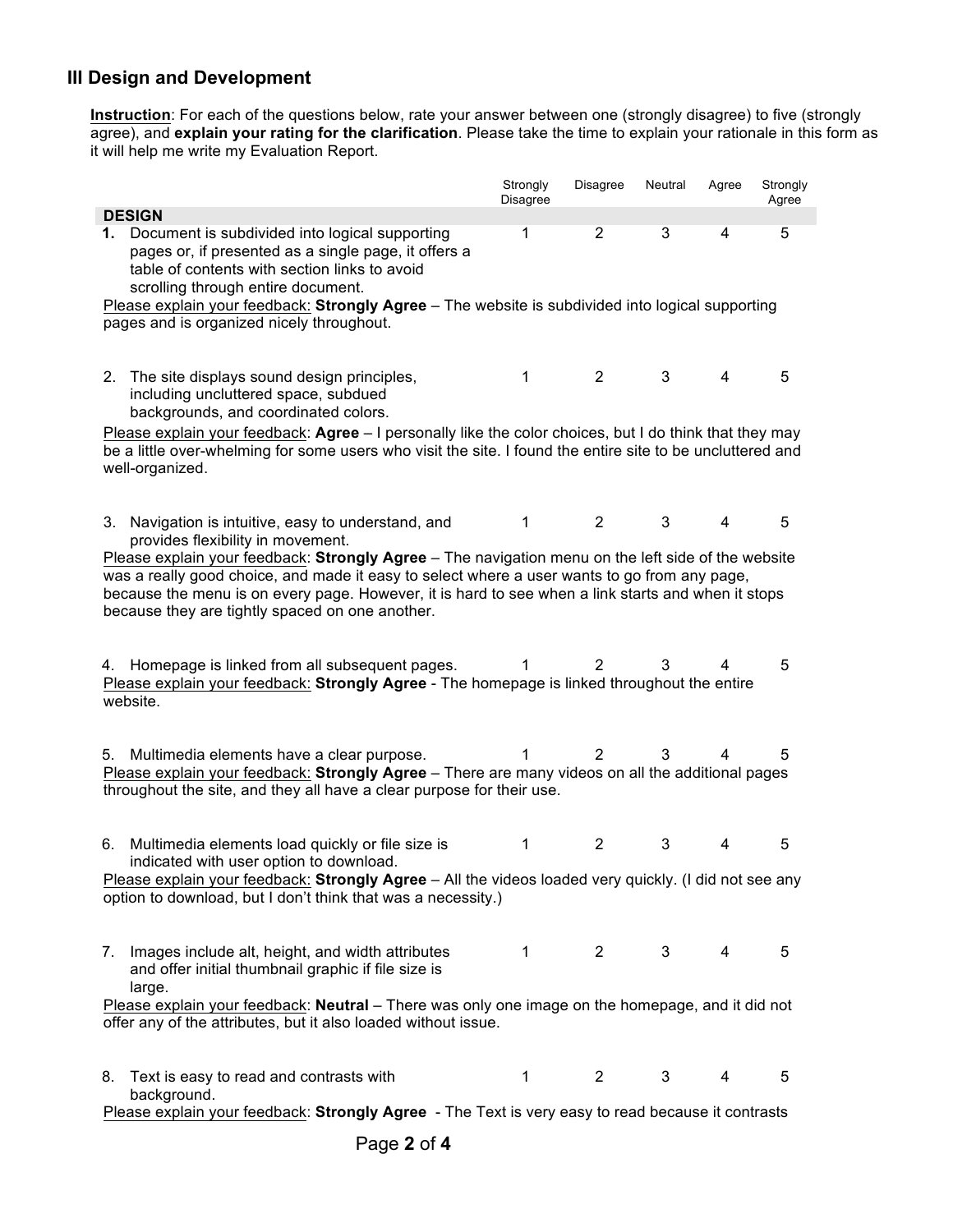well with the background choices throughout the website.

| 9. Site content is widely accessible or appropriate |  |  |  |
|-----------------------------------------------------|--|--|--|
| adaptations or explanations have been made.         |  |  |  |

Please explain your feedback: **Strongly Agree** - The website appears to be widely accessible, and it definitely is appropriate for the audience and task.

|                                                                                                                                   |                                                                                                                                                                                                                                                                                                                  | Strongly<br>Disagree | <b>Disagree</b> | Neutral | Agree          | Strongly<br>Agree |  |
|-----------------------------------------------------------------------------------------------------------------------------------|------------------------------------------------------------------------------------------------------------------------------------------------------------------------------------------------------------------------------------------------------------------------------------------------------------------|----------------------|-----------------|---------|----------------|-------------------|--|
|                                                                                                                                   | <b>CONTENT</b>                                                                                                                                                                                                                                                                                                   |                      |                 |         |                |                   |  |
|                                                                                                                                   | 1. Pages have clear and appropriate title in title bar.                                                                                                                                                                                                                                                          | 1                    | $\overline{2}$  | 3       | 4              | 5                 |  |
| Please explain your feedback: Strongly Agree - All of the titles for each page are clear and<br>appropriate.                      |                                                                                                                                                                                                                                                                                                                  |                      |                 |         |                |                   |  |
|                                                                                                                                   | 2. Links are appropriate, clearly labeled, and have a<br>definite purpose.                                                                                                                                                                                                                                       | 1                    | $\overline{2}$  | 3       | $\overline{4}$ | 5                 |  |
| Please explain your feedback: Strongly Agree - All of the links are appropriate, clearly labeled, and<br>have a definite purpose. |                                                                                                                                                                                                                                                                                                                  |                      |                 |         |                |                   |  |
|                                                                                                                                   | 3. Links are up-to-date and functional.<br>Please explain your feedback: Strongly Agree - All links are up-to-date and functional.                                                                                                                                                                               | 1                    | 2               | 3       | 4              | 5                 |  |
|                                                                                                                                   | 4. Useful content is embedded no further than two<br>layers deep.<br>Please explain your feedback: Strongly Agree - There was useful content on every page of the<br>website, and nothing was embedded further than two layers.                                                                                  | $\mathbf 1$          | $\overline{2}$  | 3       | 4              | 5                 |  |
|                                                                                                                                   | 5. Site contains in-depth content that encourages<br>users to return.<br>Please explain your feedback: Agree - This site contains plenty of content that encourages users to<br>return, however it seems to primarily focus upon providing users access to other websites teachers<br>may find even more useful. | $\mathbf{1}$         | $\overline{2}$  | 3       | 4              | 5                 |  |
| 6.                                                                                                                                | Information is accurate and current.                                                                                                                                                                                                                                                                             | 1                    | $\overline{2}$  | 3       | 4              | 5                 |  |
| Please explain your feedback: Strongly Agree - All information all appears to be accurate and<br>current.                         |                                                                                                                                                                                                                                                                                                                  |                      |                 |         |                |                   |  |
|                                                                                                                                   | 7. Site stimulates thinking and reflection or serves a<br>useful purpose for an identified audience.                                                                                                                                                                                                             | 1                    | $\overline{2}$  | 3       | 4              | 5                 |  |

Please explain your feedback: **Strongly Agree** – This website definitely stimulates thinking and reflection for English teachers who are hesitant about integrating technology into their classroom.